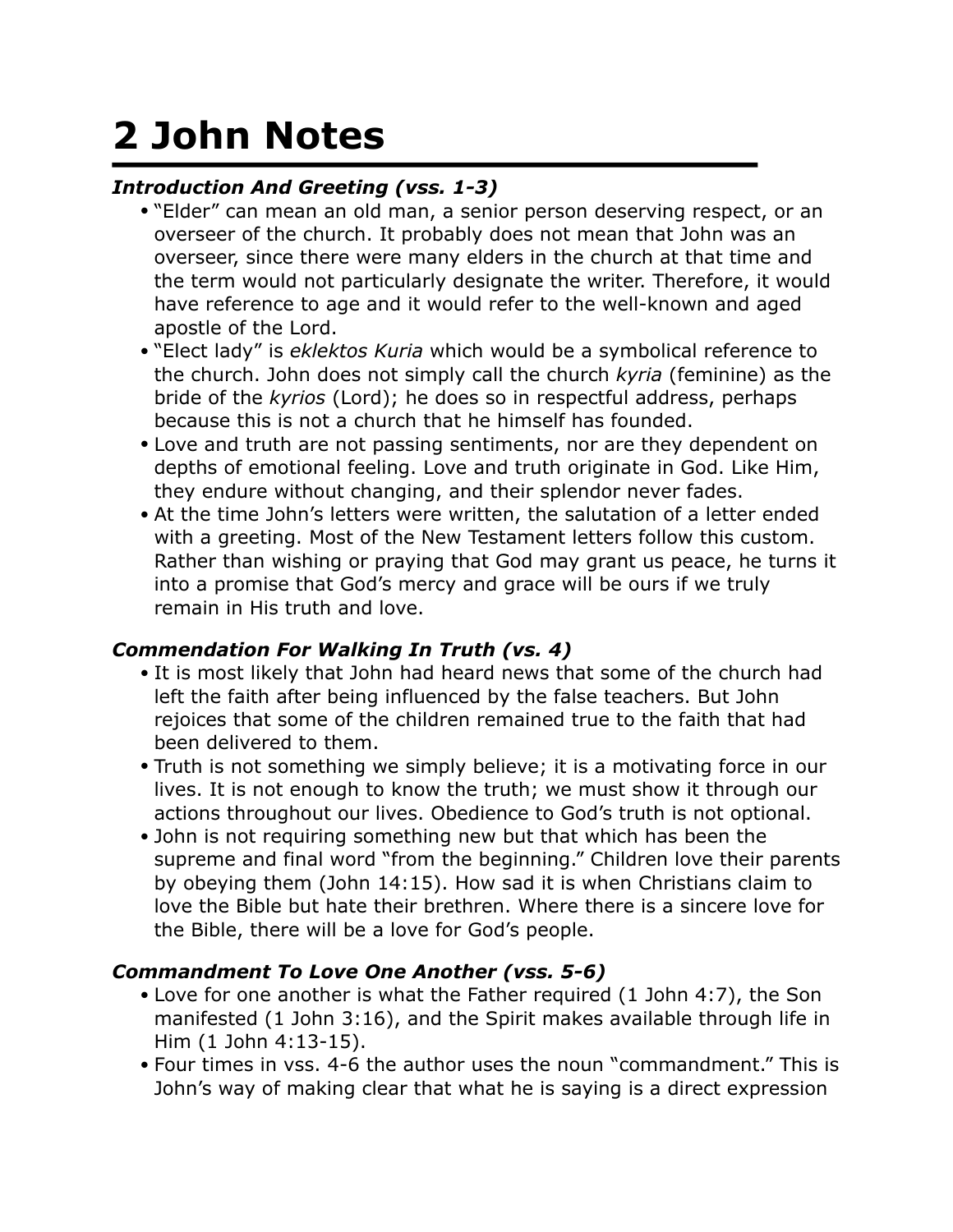of God's will. The test of love is obedience to God's commands, and the test of obedience is whether one walks in love. The argument is intentionally circular.

### *Cautions Concerning False Teachers (vss. 7-11)*

- Vs. 7 is reminiscent of 1 John 2:18, 27; 4:1-3. The "deceivers" left the fellowship of faithful Christians for the world. John's intention in using the present tense is to say something beyond what he has said in 1 John 4:2. What the present tense emphasizes is the timeless character of the event (John 3:31; 6:14; 11:27). It is not simply an event in history but an "abiding truth," defining the union between humanity and deity that is present in Jesus' person.
- John accepted full responsibility for these Christians and wrote to them. All of John's labors were directed to the maintenance of the truth that Jesus has come in the flesh.
- "Transgresseth" means "to go beyond." Other versions say "runs ahead." These false teachers were not content to stay within the limits of the word of God. They would refer to themselves today as "progressive" or "modern," preferring to go beyond the Bible and "improve on" what God has written. But this is the wrong kind of progress. Truth and love go together. Christians cannot have fellowship where there is false doctrine.
- The "teaching of Christ" can be construed as teaching about Christ or as the teaching that Christ Himself did. Many wish to restrict this passage to the teaching about Christ so that it will not preclude fellowship with those who introduce unauthorized practices of which Jesus never spoke. A distinction is made between "gospel and doctrine," "grace and law," and "the cross and the church" in such a way as to restrict salvation to belief in this limited "gospel" while denying that any "doctrine" can condemn.
- Any aid that we give to false teachers is a share in their evil deeds. They must not be shown hospitality, as if they were brethren in the faith. They are deceivers, and thus it would be a mockery of the Father and a sin against Christ to give them a place of respect within the church. This statement is all the more remarkable since it comes from the "apostle of love" and that hospitality is such an oft-repeated command.
- The easiest way to get detoured from faithfulness and to lose all spiritual ground you have gained is to get involved with false doctrine. Satan is a destroyer, and he uses lies to rob saints of their blessings (John 8:44).